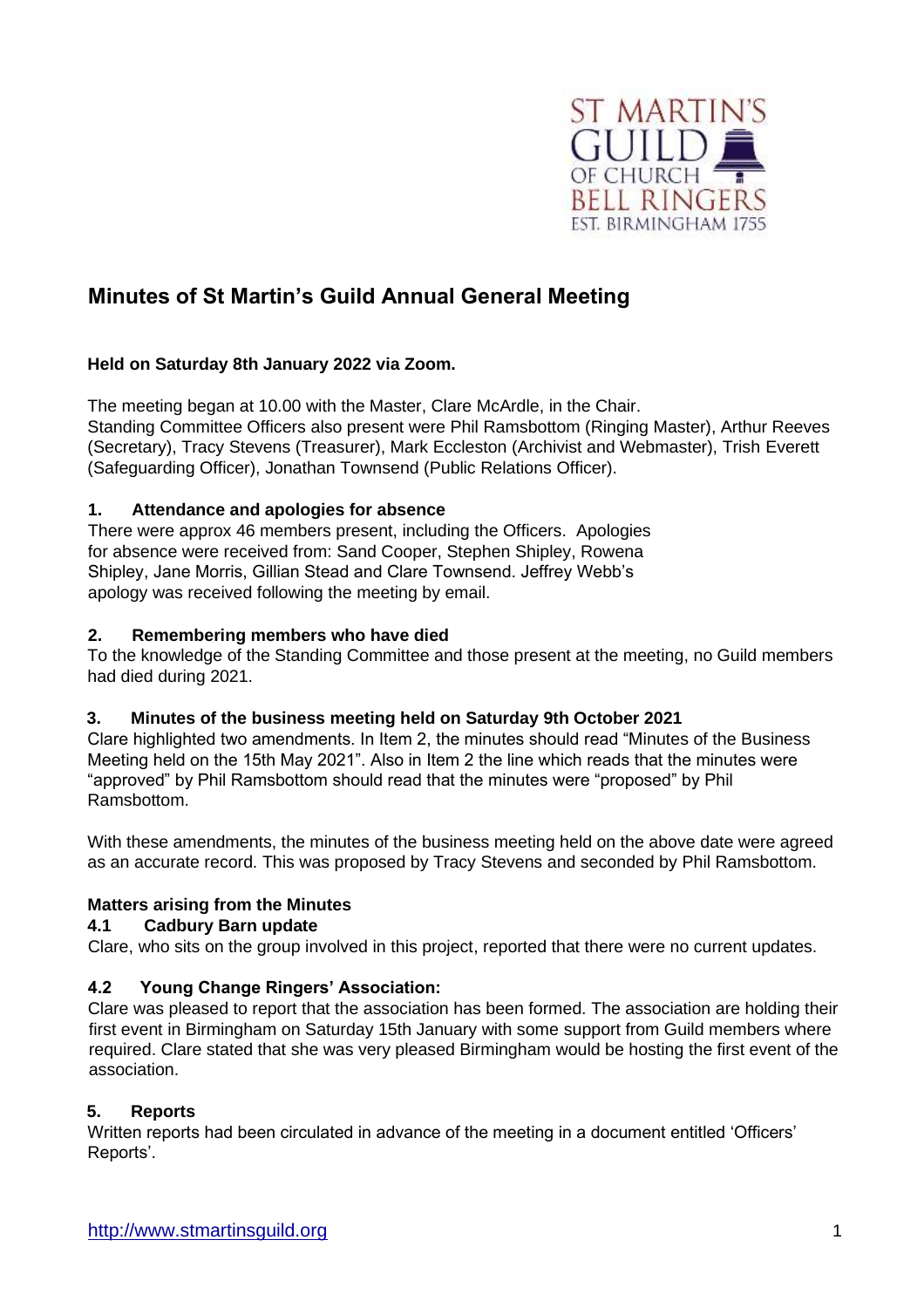The meeting heard first from the Safeguarding Officer, because Trish Everett had notified the meeting that she would have to leave early.

## **5.1 Safeguarding Officer's Report**

Trish Everett (Safeguarding Officer) had submitted a written report.

Trish reported that there had been no safeguarding incidents reported to her over the last year.

Trish advised members that she plays an active role in safeguarding both within the Guild and the wider Diocese. She is part of the Safeguarding Training Reference group and has been involved in supporting leadership training sessions.

Trish reported that the Church of England had continued to make safeguarding a priority during the year by moving training online via zoom as well as updating material on their portal.

The Church of England's national safeguarding team is in discussion with the Central Council about specific requirements for bell ringers.

The current position is that the following training is required:

## **Basic Awareness** - for all bell team members

**Foundation** - additional for Tower Captains and also for bell ringers who teach children and young people

**Leadership** - additional for Tower Captains who take a lead role in shaping the culture

The latest update from Claire Wesley (Diocesan Safeguarding Lead) is that it is for individual churches to decide who should enrol on the Leadership courses.

The Guild had organised Leadership training in November 2020, which a number of Tower Captains and members of the Standing Committee engaged with. Those completing the Leadership level do not need to do the Foundation training,

Trish highlighted to members that she is available for any queries. Tirsh signposted members to the link to access the Basic Awareness Safeguarding course.

Clare thanked Trish for her report and for taking on the role of Safeguarding Officer, especially in participating with the Diocese. Clare highlighted the importance of safeguarding training and that ringers should take this on board.

Clarification was sought from one member over whether Basic Awareness was compulsory for all ringers or whether this was a St Martin's Guild directive for St Martin's Guild members. Trish responded that it is a requirement for all bell ringers.

## 5.2 *Financial reports*

## 5.2.1 *Treasurer*

Tracy Stevens (Treasurer) presented the Guild's accounts and a written report.

Tracy highlighted the fact that 44 members have not renewed their membership. The treasurer was confident that many would renew their membership. Some members had chosen not to renew their membership. Other members had not paid and, in spite of several reminders, had not been in touch to indicate whether they will be continuing membership. For those members who have not paid for two years, the Standing Committee will be removing them from the membership and communication lists.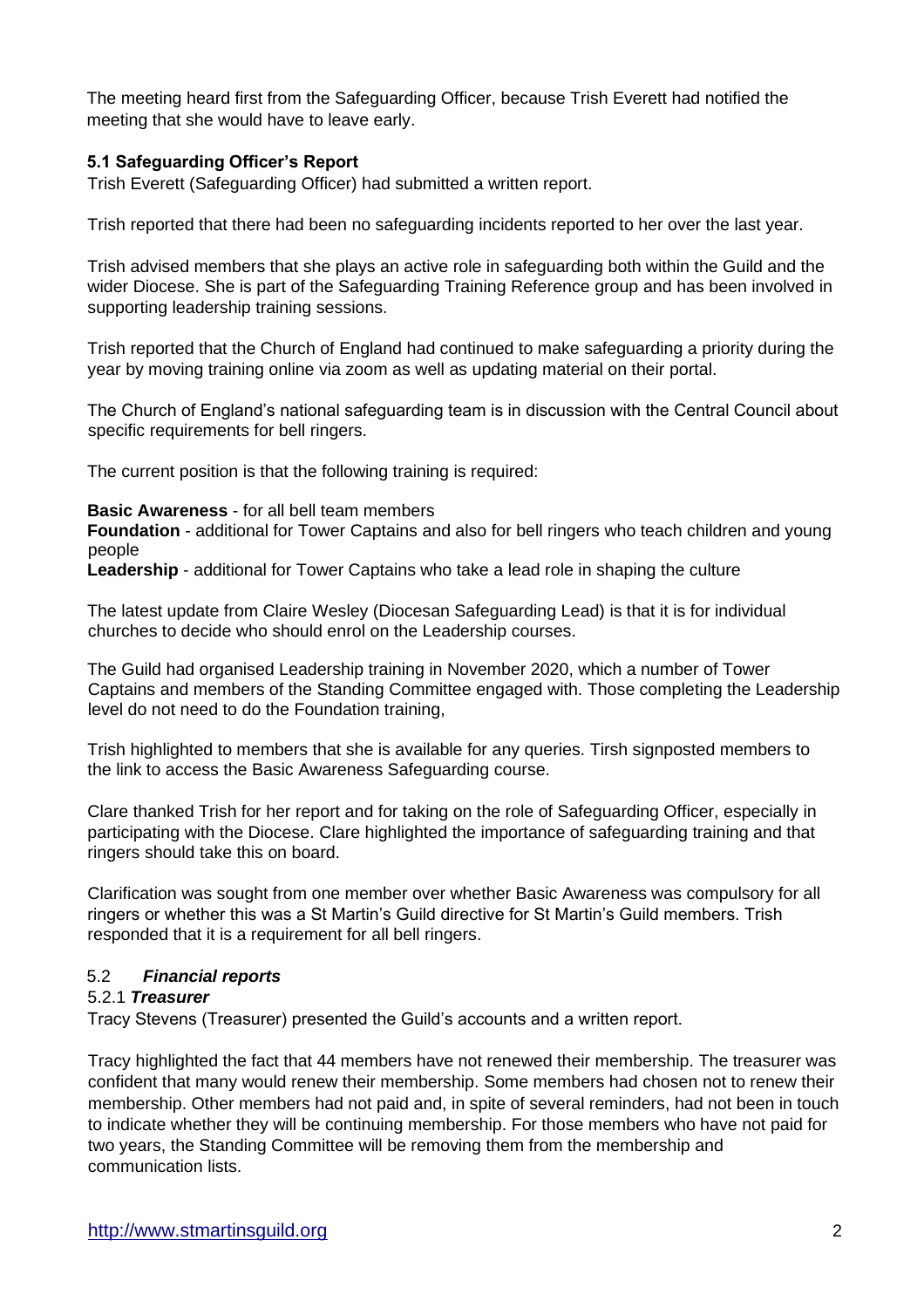Tracy also thanked members for additional donations over the year, for example to those who donated at the online Henry Johnson Dinner in February 2021.

Tracy drew members attention to the very generous gift bestowed by Andrew Stubbs in his will. The Guild is also expecting a further gift from Andrew's estate.

### 5.2.2 *Independent Examiners*

Steve Horton reported that both he and Tom Horton had reviewed the accounts for the year in detail. Steve reported that all questions and queries were answered adequately and that both Independent Examiners were satisfied with the accounts. Steve Horton and Tom Horton therefore confirmed their assessment that the accounts were a true representation of the Guild's finances and commended the accounts to Guild members.

Thomas Horton proposed that the accounts be accepted and this was seconded by Graham Kelly. The accounts were carried by those present.

A question was raised from a member over whether it was appropriate to have two family members as Independent Examiners. Whilst there was no suggestion that either Independent Examiner was acting inappropriately, the member questioned whether the Standing Committee had taken this into account.

Clare replied that this had been discussed and in part was a reflection that there had been no willing volunteers to take on the role. Tracy reassured members that Tom Horton was a qualified accountant and had conducted a very rigorous scrutiny of the accounts, supported by the longstanding expertise as an Independent Examiner of Steve Horton. Guild rules allow for nominations for vacant Offices at the meeting without prior notice. Steve Horton offered to stand down as an Independent Examiner if such a nomination were put forward. Clare encouraged members to consider standing when the meeting elected officers and officials.

### 5.2.3 *Treasurer's proposals*

### **Membership**

- Annual subscription to remain at £10 with 50% concession rate as per rules.
- Associate membership currently equivalent to the annual subscription.

## **Apportionments**

• To continue, as agreed at last year's meeting, not to apportion any of the membership subscription to the BRF

### **Peal fee**

● To remain at zero.

The proposal was seconded by James Ramsbottom and the motion was carried.

Clare thanked Tracy for her work throughout the year as Treasurer in support of the Guild. Clare encouraged members to pay their subs on time.

5.2.4 *100 Club*  Clare McArdle had submitted a written report.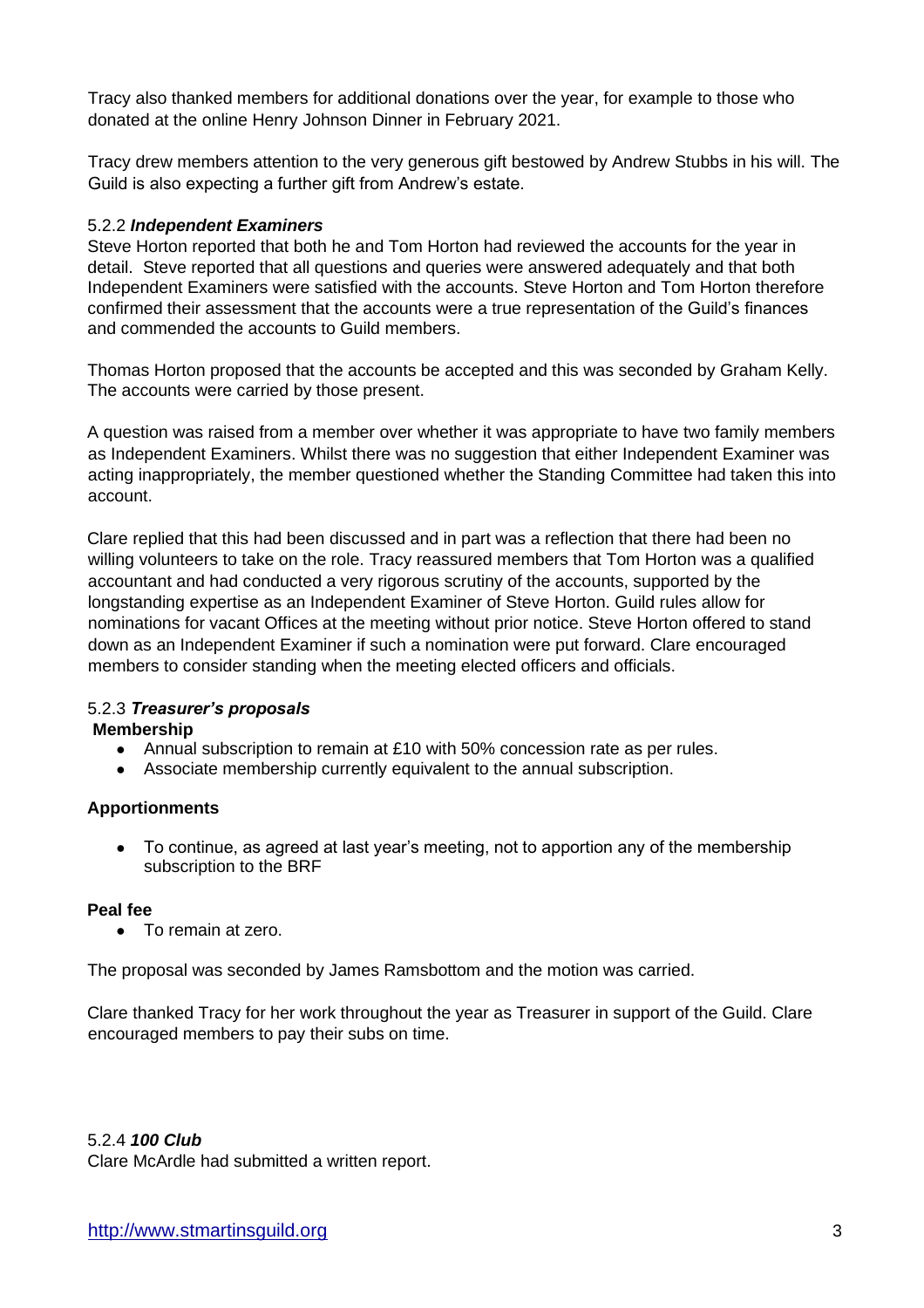Clare thanked all those who contribute towards the 100 Club which now has 108 members. Clare was very encouraged by this and noted that it was not a problem that the 100 Club had more than 100 members (though it would continue to be called the 100 Club)

In total, £1441.70 had been raised during 2021. Clare proposed that for 2022, the 100 Club proceeds is ring fenced in the General Fund for events and projects as had been agreed in 2021. This gives the Standing Committee greater flexibility with using the funds. However, any funds which were not used for designated projects or events would be transferred to the BRF after 12 months.

This was seconded by James Ramsbottom and the motion was carried.

## 5.3 *Ringing Master*

Phil Ramsbottom (Guild Ringing Master) had submitted a written report.

Phil highlighted the regular Wednesday evening practices and workshops he had organised. The aim of these workshops was not to ring more complex methods but to develop greater understanding of method structure and consolidate known methods so they are rung well. Phil expressed that he was pleased that upcoming workshops were fully booked or close to being fully booked, especially given that some workshops had to be cancelled due to a lack of attendance when the programme first began. Phil explained that he felt this was due to concerns with returning to ringing following Covid. Phil asked members to come forward should they have a request. He also highlighted that theory sessions could be arranged.

Clare highlighted the positive feedback that had often been received for the Wednesday evening workshops and thanked Phil for his work. She emphasised that Phil has put together the most comprehensive series of ringing events the Guild has arranged in many years.

## 5.4 *Henry Johnson Dinner Secretary*

Jenny Sunter (Henry Johnson Dinner Secretary) gave a verbal update.

Jenny reported that the 133rd Henry Johnson Dinner in 2021 had been online due to the Covid pandemic. She reported that the event had been successful and well received.

Jenny and Clare had put forward a survey to members seeking views on the approach for 2022, given the uncertainty around Covid. Jenny reported that the steer from members was very clearly in favour of an in-person event.

Jenny reported that the 2022 event would be held at the Horton Suite at the Burlington Hotel. The Burlington Hotel had reduced the required numbers booked, which offers some flexibility to us if numbers are lower than usual due to concerns over Covid. The dinner is planned for Saturday 26th February, with Steve and Janet Horton acting as joint chairs.

Jenny reported that the ticket price was set at £40 (with a £30 concessionary rate for young people, those in full time education and members of BUSCR)

Jenny highlighted that the Burlington was accessible by public transport and that there were reductions in costs available at nearby car parks. Information was available on the Burlington website.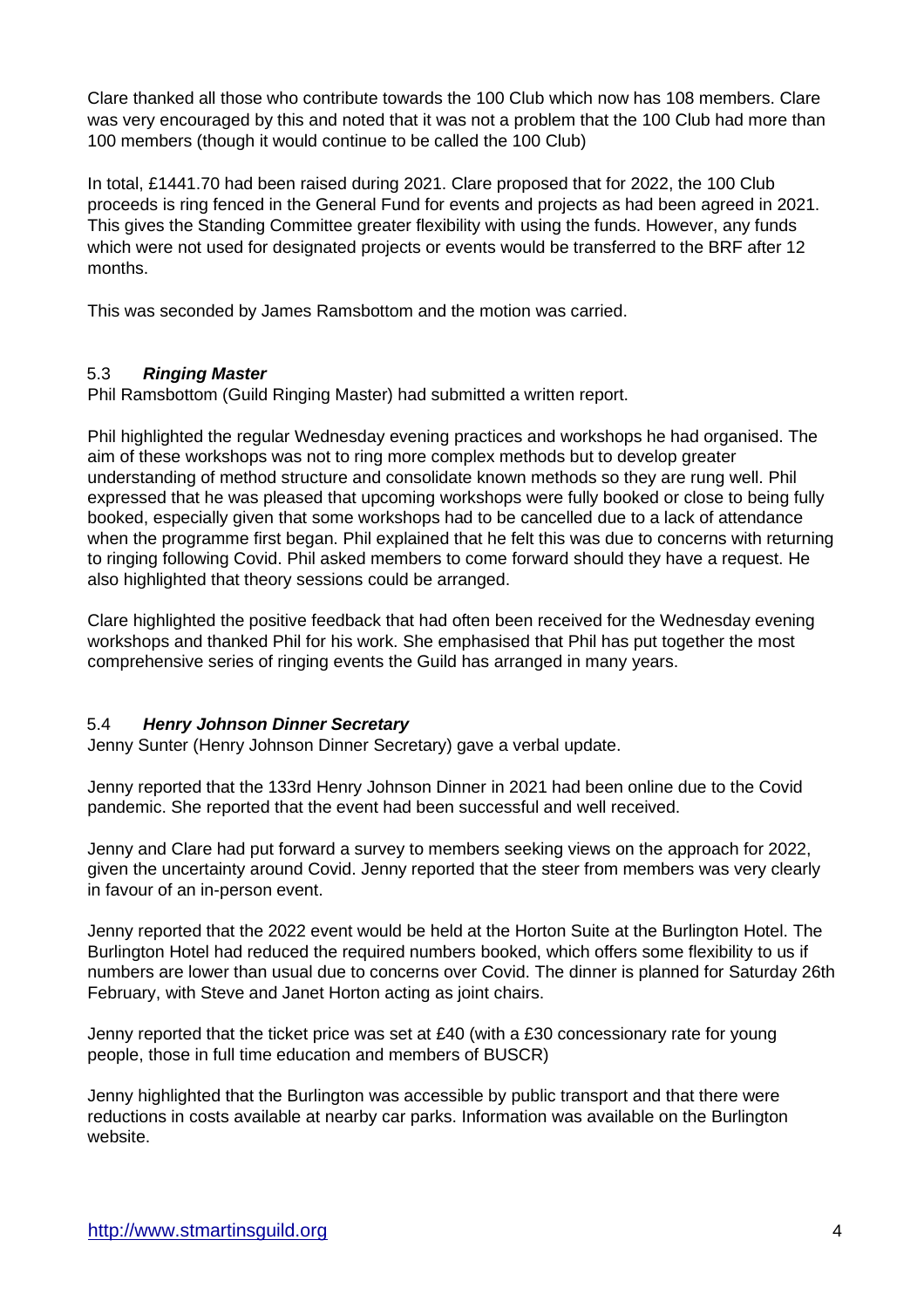Jenny reported that bookings would be done again using Eventbrite. Adverts had been placed in the Ringing World. Information is forthcoming in the next newsletter and will be circulated by email to members.

Clare thanked Jenny for her work as Dinner Secretary in what must have been the most challenging two years. Clare also highlighted the ease of using Eventbrite and thanked Jenny for co-ordinating this.

Clare further updated the meeting that Julia Cater has been invited to be Chair for the 2023 dinner, which she has accepted.

## 5.5 *Archivist*

Mark Eccleston (Archivist) had submitted a written report.

Mark highlighted that a significant reorganisation of the archival material had been undertaken in 2021. Approximately half of the archival papers are now stored appropriately in acid-free storage.

Mark further reported that the Guild now has a sizeable digital archive available free online.

Mark advertised to members that the Guild Yearbook for 2020 is available free on the website. The Yearbook for 2021 would also be created in the coming months and available for members either to purchase as a hard copy or download free.

Clare thanked Mark, highlighting the national significance that the Guild's library and archive hold. Clare also highlighted the huge amount of time Mark has put into creating and maintaining the digital archive, which has also received national recognition. The Guild website is considered to be one of the best association websites because of Mark's hard work and attention to detail.

### 5.6 *Central Council Reps*

James Ramsbottom and Richard Andrew had submitted a written report.

Richard Andrew advertised the CCCBR AGM and roadshow on Sunday 4th September at Nottingham, making particular note of the close location and highlighting that the day should be an excellent opportunity for members to participate in.

Clare gave thanks to both James and Richard not only for their involvement in the CCCBR but also for their role in CCCBR workgroups. Clare highlighted that being representatives of the CCCBR is not simply a case of attending the AGM but required active involvement over the year. Both James and Richard proactively participate in additional CCCBR workgroups. Clare outlined that members did not have to be a member of the Central Council to be a member of the workgroup and encouraged members to get involved. Simon shared a link for volunteering posts.

## **6. 6. Election of members**

## **7.** *Full members*

The following full members were elected:

| <b>Name</b>     | Tower                 | <b>Proposed</b> | Seconded            |
|-----------------|-----------------------|-----------------|---------------------|
| Rachel Mitchell | St Philip's Cathedral | James           | <b>Vicky Wilby</b>  |
|                 |                       | Ramsbottom      |                     |
| Michael Parker  | St Philip's Cathedral | James           | <b>Gill Postill</b> |
|                 |                       | Ramsbottom      |                     |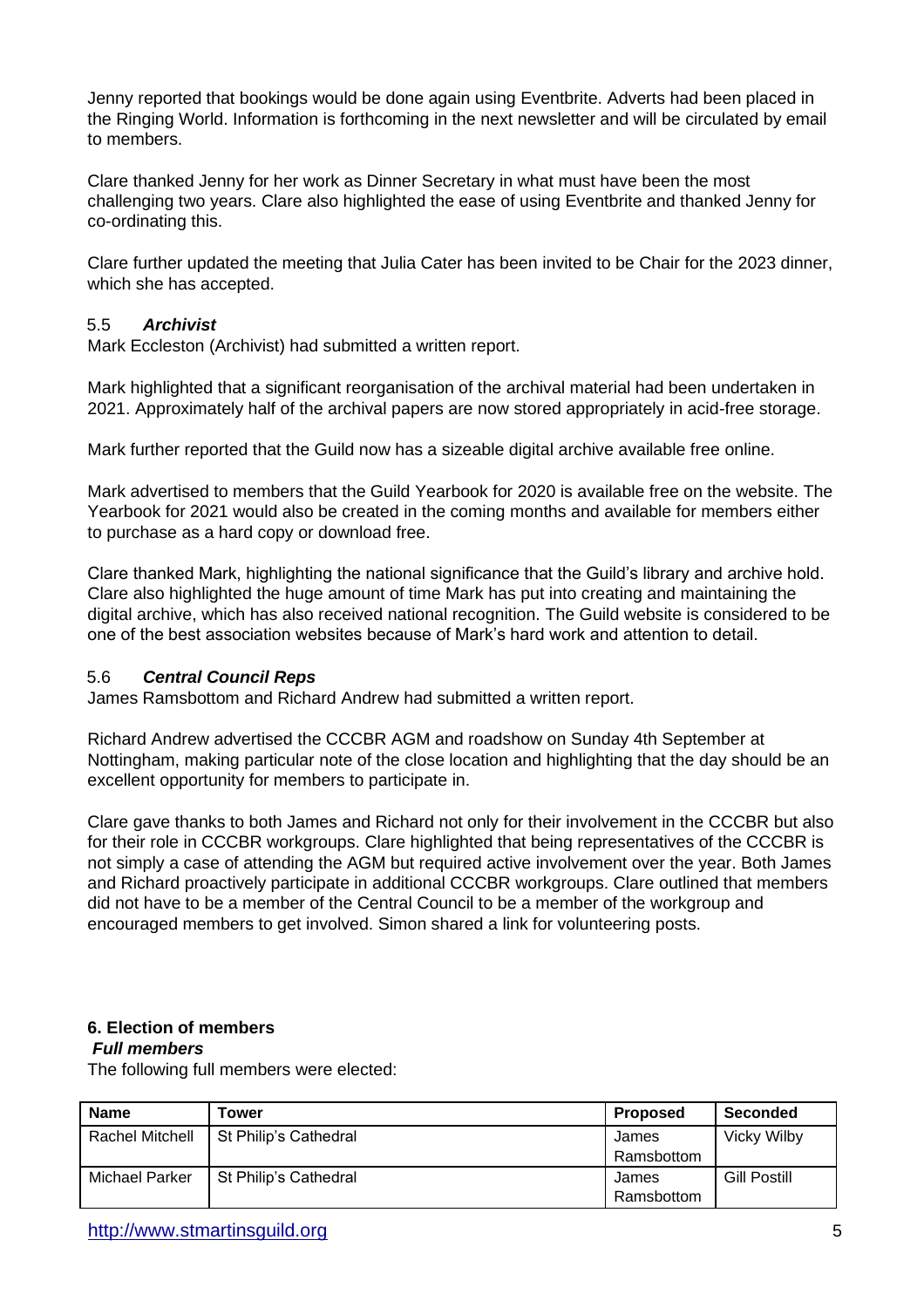| Sonia<br>Linford<br>Field<br>Smith<br>⊃avıd '<br>Simon i |
|----------------------------------------------------------|
|----------------------------------------------------------|

#### **8.** *Associate members*

The following associate member was elected:

| <b>Name</b>        | Tower        |
|--------------------|--------------|
| <b>Steve Moore</b> | <b>BSoBR</b> |

### **9. 7. Election of Officers and Officials**

All officers of the Standing Committee were willing to stand for re-election.

The following officers were elected en bloc, proposed by Oliver Bouckley and seconded by Adam Lubin.

| <b>Office</b>                  | <b>Name</b>            | <b>Proposed</b>        | <b>Seconded</b> |
|--------------------------------|------------------------|------------------------|-----------------|
|                                |                        | <b>Oliver Bouckley</b> | Adam Lubin      |
| Master                         | Clare McArdle          |                        |                 |
| <b>Ringing Master</b>          | <b>Phil Ramsbottom</b> |                        |                 |
| Secretary                      | <b>Arthur Reeves</b>   |                        |                 |
| Treasurer                      | <b>Tracy Stevens</b>   |                        |                 |
| Archivist                      | Mark Eccleston         |                        |                 |
| <b>Safeguarding Officer</b>    | <b>Trish Everett</b>   |                        |                 |
| Webmaster                      | Mark Eccleston         |                        |                 |
| <b>Press Relations Officer</b> | Jonathan Townsend      |                        |                 |

The following officials were willing to stand for re-election and were elected en bloc, proposed by Sue Rogers and seconded by Adam Knight-Markiegi

| <b>Office</b>               | <b>Name</b>           | <b>Proposed</b> | <b>Seconded</b>      |
|-----------------------------|-----------------------|-----------------|----------------------|
|                             |                       | Sue Rogers      | Adam Knight-Markiegi |
| <b>General Fund Trustee</b> | John Anderson         |                 |                      |
| <b>General Fund Trustee</b> | John Fielden          |                 |                      |
| <b>BRF</b> Trustee          | Tony Daw              |                 |                      |
| <b>BRF</b> Trustee          | Don Finnemore         |                 |                      |
| CC Rep                      | <b>Richard Andrew</b> |                 |                      |
| CC Rep                      | James Ramsbottom      |                 |                      |

#### **Independent Examiners:**

In response to the question raised earlier in the meeting about the appropriateness of two independent examiners coming from the same family, a member had checked the information given from the Charity Commission. The commission suggests that whilst two independent examiners is preferable, it is not a requirement. The guidance does not specifically talk about family members not being able to share the independent examiner role but does detail conflicts of interest with the charity itself.

Clare reported that it was clearly preferable to have two independent examiners. Given that Steve Horton has offered to resign, Clare said that we could elect an independent examiner if a member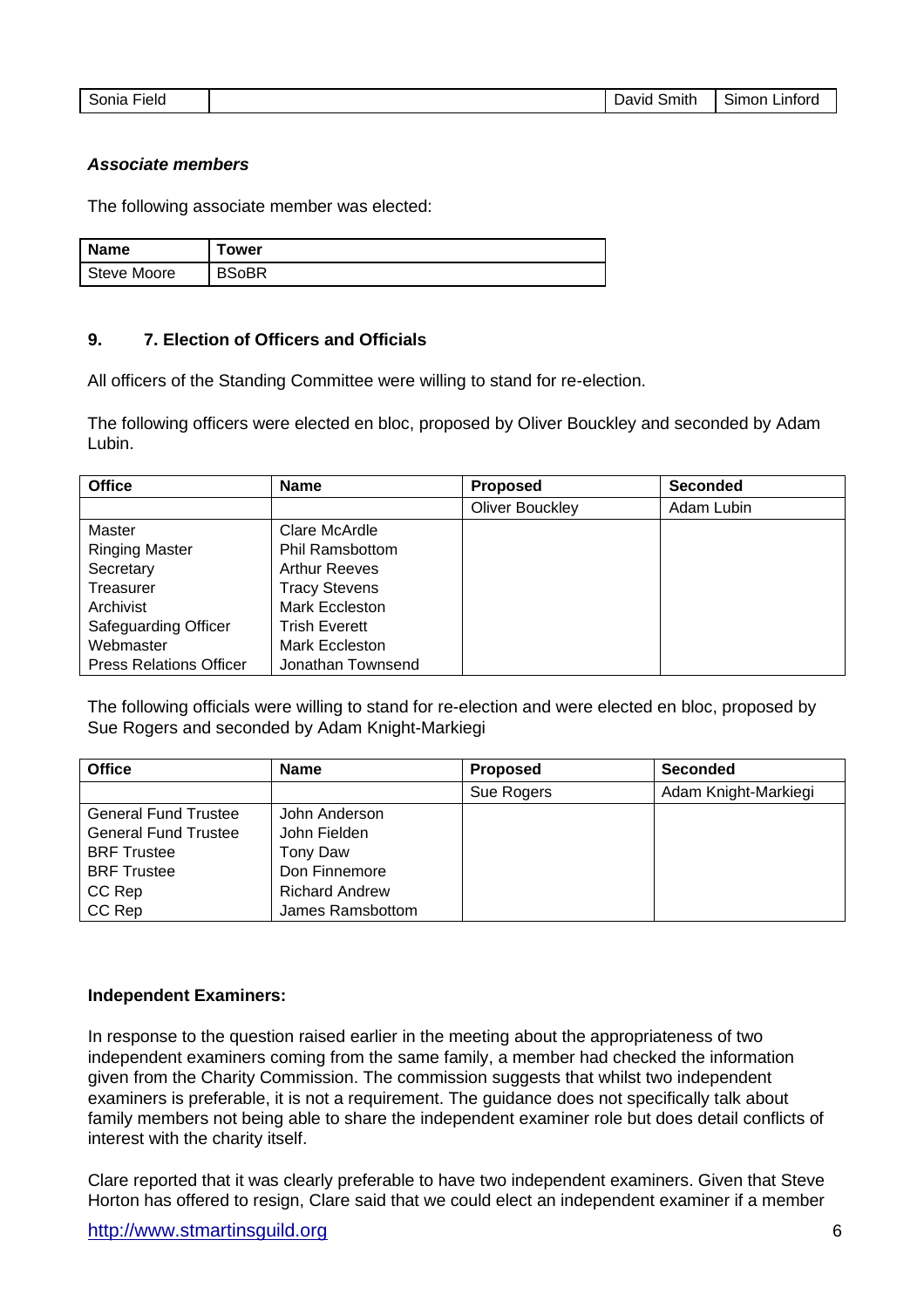was willing to stand. Should no members wish to stand, she felt it was preferable for Steve Horton to continue to stand as independent examiner with Tom Horton given that there were no concerns that either represented a conflict of interest with the Guild.

No members came forward to stand as Independent Examiner.

Tom Horton and Steve Horton were thereby proposed by Christine Barnell and seconded by James Ramsbottom as Independent Examiners. Both were elected.

### **Henry Johnson Dinner Secretary:**

Jenny Sunter has indicated her wish to stand down as Dinner Secretary following the February 2022 dinner. The new post would thus begin after February 2022, with ideally the new secretary shadowing Jenny for the next two months. Clare highlighted that the aspects of the role which may worry people (for example inviting speakers and the chair) is the responsibility of the Standing Committee and the role was well supported by officers of the Guild.

As no nominations had been received, Clare invited nominations from the meeting. No nominations were forthcoming. The Standing Committee would therefore need to consider next steps and the role is currently vacant from March 2022 onwards.

## **Newsletter Editor:**

After 5 years, Andy Clark is standing down as the Newsletter Editor. Clare outlined that Andy has been an outstanding editor producing excellent newsletters. Clare invited Andy to speak about the role. Andy highlighted how enjoyable he had found the role and that his initial worries about finding content had not materialised as many members provided regular content. Andy outlined that each newsletter took about 4-5 hours, with 4 newsletters per year, so the role was not onerous.

Clare invited members to volunteer for this role but no one came forward. The Standing Committee would therefore need to consider next steps and the role will be vacant following the publication of Andy's next newsletter in January 2022.

Clare thanked all of the officers and officials for the work they did, giving particular thanks to the outgoing officials Jenny Sunter and Andy Clark.

Clare further highlighted that the leadership team had been in post for a relatively long time and encouraged members to think about whether they could take on any position. Clare reminded members not to become complacent and that there were positions and responsibilities which needed filling.

### **8. Proposal of the rule change**

This had been pre-circulated and Clare shared on her screen the proposal for changing Rules 4.7, 4.8 and 4.9 (Enclosure 1)

Clare outlined the rationale for the rule change. The main purpose of business meetings is to share information to members. However, given modern communication this role is no longer required. The group email ensures all members are kept informed of events and notices. Likewise, members are encouraged to contact officers via this email address to seek advice or raise concerns. Clare further raised concerns that business meetings were not reaching members, since very few members turn up to the meetings. For example, only 17 members attended the October Business Meeting.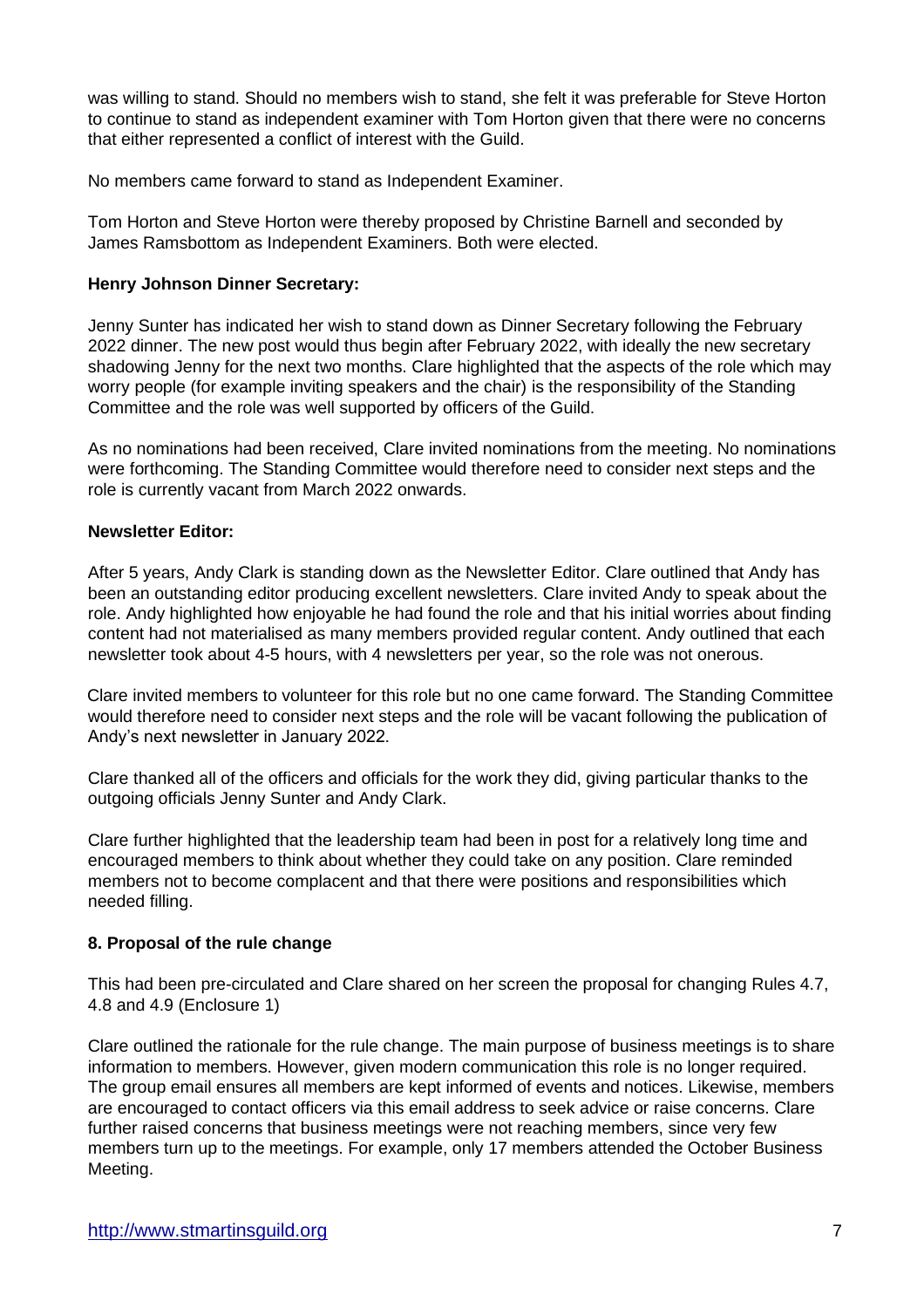Clare further highlighted that it was the Standing Committee which drove action for the Guild and the Committee had the power to co-opt members with specific skills as required. The Standing Committee wanted to focus on ringing events. Urgent business could be conducted through a Special General Meeting if needed and this proposal did not change the AGM, where major decisions would still be made

Clare had sought views from members by email. A few comments had been received, most in support. Two comments had been received outlining concerns around how the Guild would communicate to those without email. Clare's response, on behalf of the Standing Committee, was that it is incumbent on members and towers to convey Guild information in the same way it always has been. Before email, notices were shared by tower contacts and often on tower noticeboards. This should still remain the case. Clare reported that she believes 9 members are not on email. Clare also reported that she does not think these concerns impact on the proposed rule change.

A question was raised over the quoracy of annual general meetings or special general meetings. Clare confirmed the rules stated that quoracy would be 40.

Clare reported that with this rule change, some terminology would also need to be changed in earlier rules of the Constitution (i.e. taking out the term "business meeting").

The rule change was thus proposed by the Standing Committee and seconded by Eleanor Linford The membership voted in favour of the rule change with no votes against.

## **10. 2022 planned events**

### **Commonwealth Games:**

Jonathan Townsend reported that he has been in contact with the organising committee of the Commonwealth Games held in Birmingham in July and August 2022. There was a keenness for ringing to be part of the Opening Ceremony on 28th July at the Alexandra Stadium in Perry Barr.

Jonathan has been in touch with Perry Barr (being the closest tower to Alexandra Stadium), St Philip's Cathedral and St Mary's Moseley (being the home of Brumdingers) to arrange ringing which may be televised. Jonathan outlined that this was an opportunity to promote ringing in general and to promote the St Martin's Guild.

Jonathan also outlined that we now have 350 followers on Twitter and Tweets often get over 500 likes and tweets, so if there are events to promote do send them to Jonathan.

Clare thanked Jonathan for his work with the social media accounts and for co-ordinating work with the Commonwealth Games. Clare promoted the sale of Guild T-Shirts for events which may be televised.

## **Platinum Jubilee**

Clare advertised the Queen's Jubilee over the first weekend in June where ringing is likely to play a prominent role. The Standing Committee will make recommendations for ringing in line with national guidelines, though the promotion of local ringing was likely to be at the heart of events. The Guild would probably support co-ordinating ringers between towers, as previously in 2016 with the Queen's ninetieth birthday. The Standing Committee intend to write to Buckingham Palace outlining ringing taking place.

### **10. Three Events Challenge Presentation**

http://www.stmartinsguild.org 8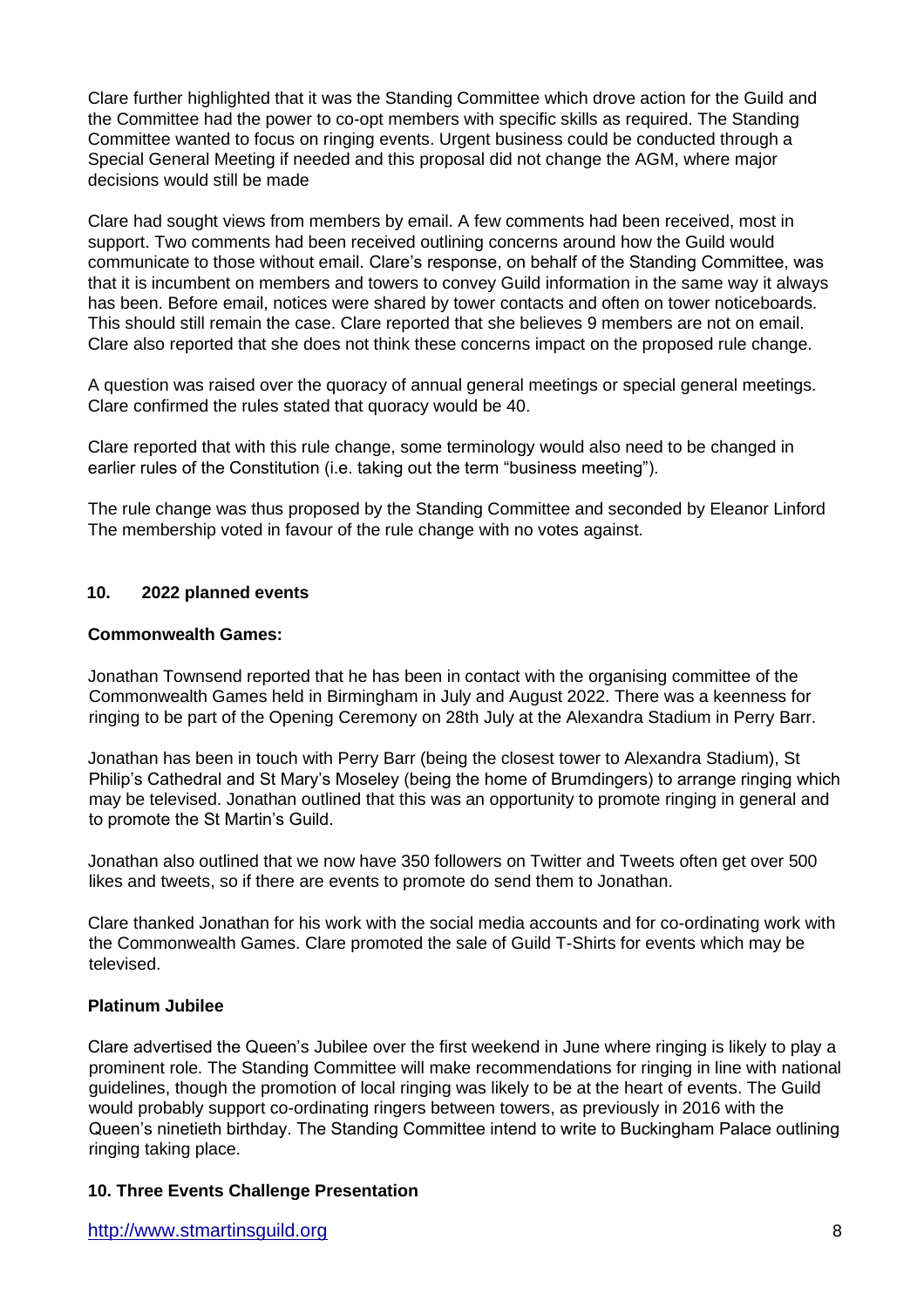Phil outlined the rationale behind the Three Events Challenge, which is to promote as much ringing organised by individuals as possible. Phil promoted the challenges to members; information is on the website and is open to all members.

Some members are beginning this process. Jonathan Townsend has successfully achieved the Three Events Challenge and has been presented with a certificate (the first recipient). Jonathan encouraged all members to take part in the full range of activities which are eligible for the challenge.

Clare congratulated Jonathan and thanked Phil for organising the challenge.

## **11. 11. AOB Mobile belfry**

Clare advertised a request from the CCCBR for a donation towards a mobile belfry. Part of the specification was that it should be able to be erected within 30 minutes without a specialist team, giving it a unique specification unlike other mobile belfries. There was a shortfall in funds of £28,000 and the CCCBR had contacted associations asking for considerations of funding

The Standing Committee had requested the Business Plan which had been received. Initial discussions had occurred, though further talks were required. Clare was keen to seek views from members to help inform further decision making.

A question was raised as to the storage location for the mobile belfry. Clare responded that she thought Loughborough was the proposed location but she did not know how concrete this plan was.

Clare asked members for their views on whether there was an appetite to donate to the project. There was a strong indication from members to support the project.

## **Towers and Covid**

A member questioned how many towers were ringing in light of the current situation with Covid. Clare replied that she did not know the situation over the whole Guild, though she knew from her local tower and the BSoBR which had both been closed early for the Christmas break. They were planning to return in mid-January. Clare felt that ringing would be resuming shortly where it had been suspended, but she was aware of a couple of towers which had not returned at all following Covid.

### **12. 11. Date of the next meeting**

This will be held on Saturday 7th January 2023. Time and details to be confirmed.

## **13. 12. Meeting close**

**14.** The meeting closed at 11.36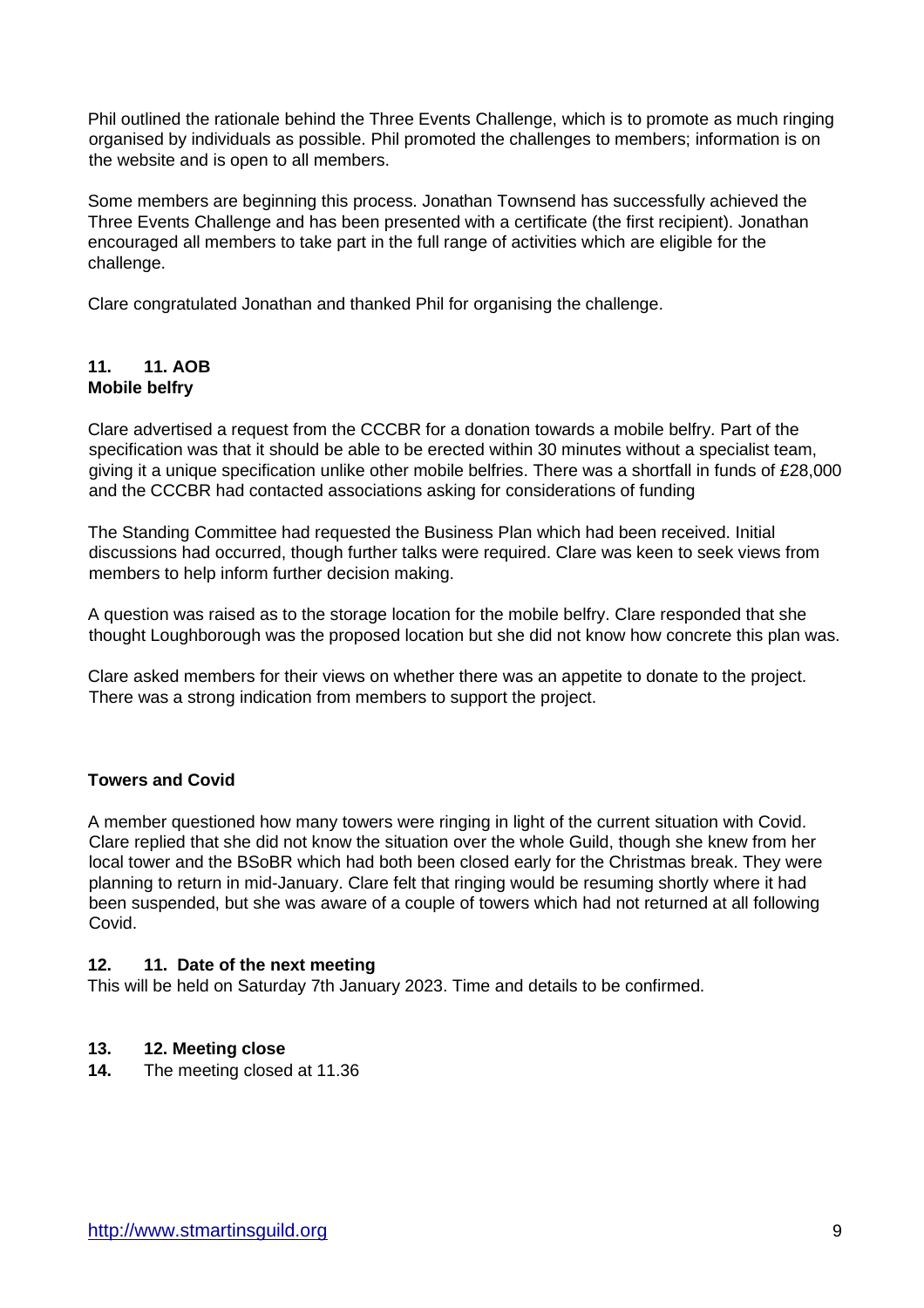# **Addenda to Minutes of the AGM held on Saturday 8 January 2022**

# **Rule Change to the Constitution:**

## **Meetings**

| 4.1                                   | The Annual General Meeting of the Guild shall normally be held on the                       |
|---------------------------------------|---------------------------------------------------------------------------------------------|
|                                       | second Saturday in January for the following purposes:                                      |
| 4.1.1                                 | the election of Life Vice Presidents, Life Members, Officers and Officials                  |
| of the Guild,                         |                                                                                             |
| 4.1.2                                 | the presentation of the accounts and reports from Guild Officers,                           |
| 4.1.3                                 | the determination and apportionment of subscriptions and fees,                              |
| 4.1.4                                 | other appropriate business including the election of Central Council                        |
| representatives.                      |                                                                                             |
| 4.2                                   | Special General Meetings shall be held at a venue to be decided by the                      |
| Officers within four weeks of either: |                                                                                             |
| 4.2.1                                 | such a meeting being called by the Officers, or                                             |
| 4.2.2                                 | receipt by the Secretary of a written notice specifying the business to                     |
|                                       | be transacted at the meeting signed by at least one tenth of the Full Members of the Guild. |
| 4.3                                   | The quorum at the Annual General Meeting or at a Special General                            |
|                                       | Meeting shall be forty Full Members of the Guild.                                           |
| 4.4                                   | All motions and proposals, unless otherwise provided for by the rules,                      |
|                                       | shall be decided on a simple majority of those members voting. The Chairman of the          |
| meeting shall have a casting vote.    |                                                                                             |
|                                       |                                                                                             |